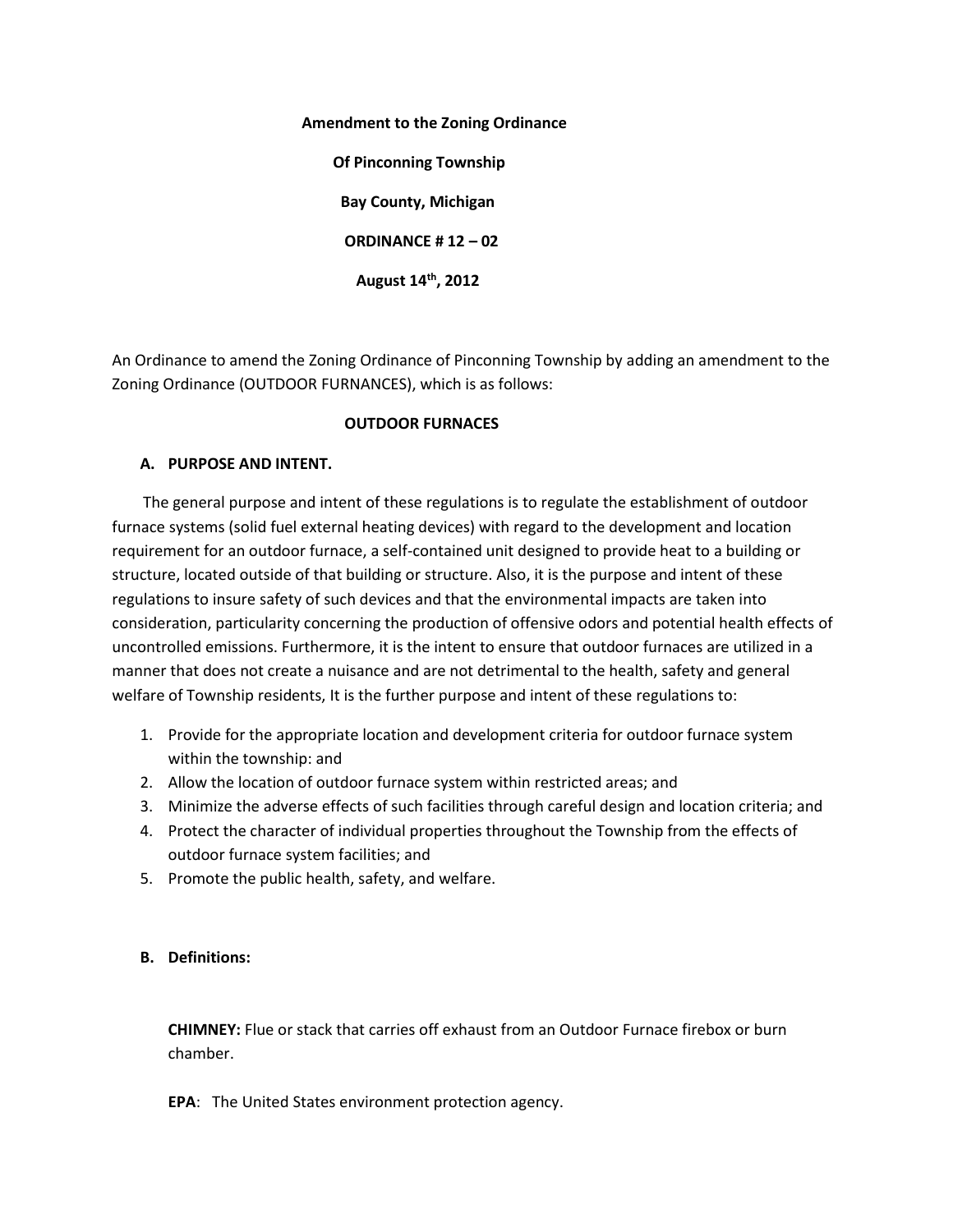**EPA OWHH PHASE 1 PROGRAM**: EPA OWHH (Outdoor Wood-fired Hydronic Heater Program) Phase 1 Program administered by the United Stated environmental Protection Agency.

**EPA OWHH PHASE 1 PROGRAM QUALIFIED MODEL:** An Outdoor Wood-fired Hydronic Heater that has been EPA OWHH Phase 1 qualified. The model has the EPA OWHH Phase 1 emission levels and has the qualifying label and hangtag.

**EXTERIOR (OUTDOOR) FURNACE**: Any device, contrivance or apparatus or any part thereof which is installed, affixed or situated out-of-doors for the primary purpose of the combustion of fuel from which heat or energy is derived and intended to be directed by conduit or other mechanism into any interior space for the supply of heat or energy, including but not limited to combination fuel furnaces or boilers which burn solid fuel. An Outdoor Furnace may also be referred to as an Outdoor Wood Furnace, Outdoor Boiler or Outdoor Wood-fired Hydronic Heater.

**FIREWOOD**: Trunks and branches of trees and bushes, but does not include leaves, needles, vines or brush smaller than three (3) inches in diameter, including untreated lumber.

**FUEL (SOLID):** The material used for combustion purposes in an outdoor furnace which may include, coal, corn, firewood and wood pellets.

**UNTREATED LUMBER:** Dry wood which has been milled and dried but which has not been treated or combined with any petroleum product, chemical, preservative, glue, adhesive, stain, paint, varnishes, resins or other substance.

**TREATED LUMBER:** Lumber/wood that has been milled, and treated, or combined with a preservative product.

# C. **OUTDOOR FURNACE SYSTEM,**

Outdoor Furnace System may be permitted, subject to the conditions hereinafter required and to any and all reasonable conditions which may be imposed in accordance with all applicable Township construction codes and zoning requirements except as imposed herein: the U.S. Environmental Protection Agency (EPA); state and county regulations; and all applicable codes and requirements.

### **D. OUTDOOR FURNACE REGULATION.**

- 1. No person shall construct, install, establish, operate or maintain an Outdoor Furnace other than in compliance with this Ordinance.
- 2. No person shall operate an Outdoor Furnace unless such operation conforms to manufacturer's instructions regarding such operation and the requirements of this Ordinance regarding fuel that may be burned in and Outdoor Furnace as set forth in E.4. of this Section and the chimney height as set forth in E. 3. Of this section.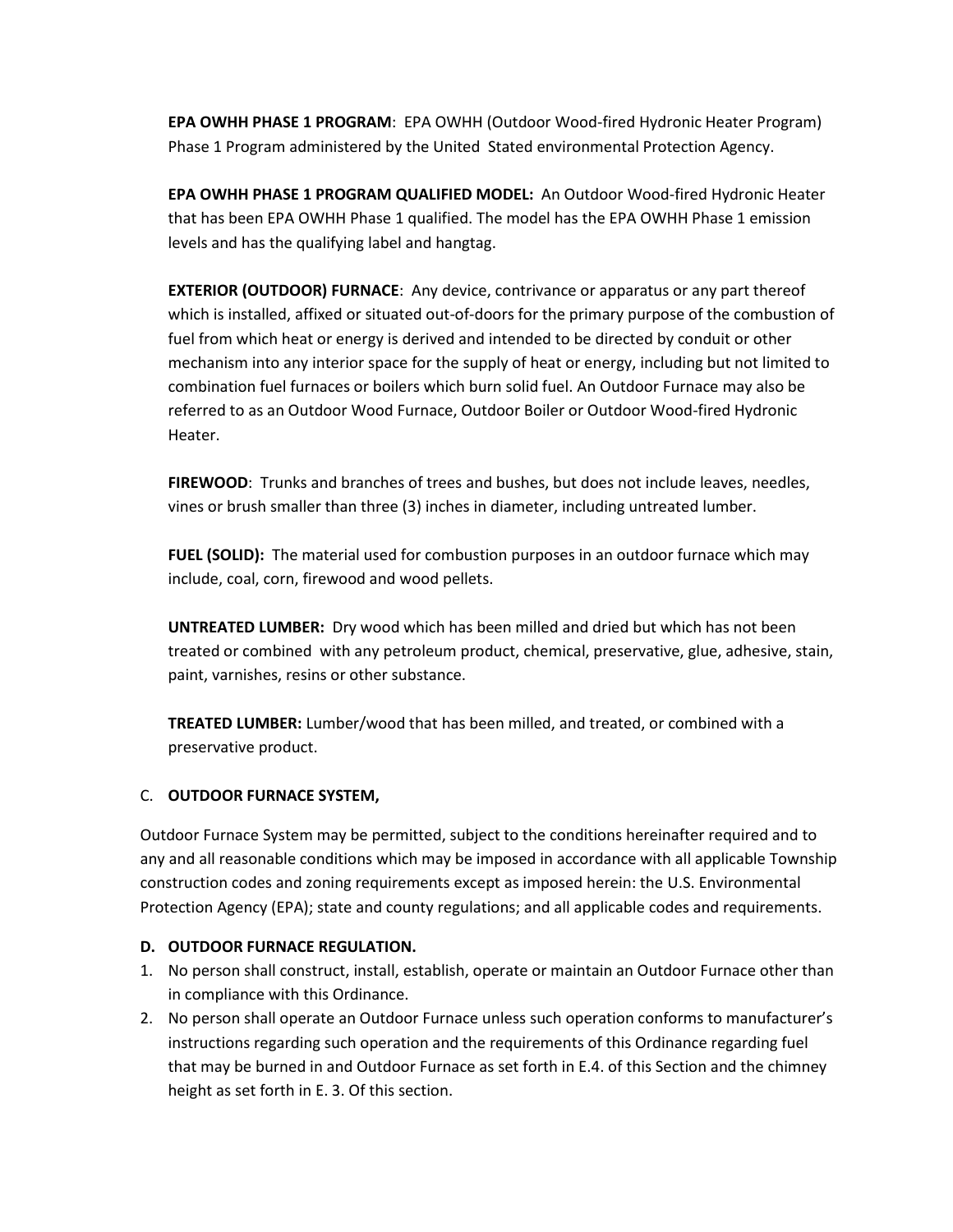- 3. All new Outdoor Furnaces shall be constructed, established, installed, operated and maintained in conformance with the manufacturer's instructions and requirements of this Ordinance shall apply unless the manufacturers are stricter, in which case the manufacturer's instructions shall apply.
- 4. The owner of any new Outdoor Furnace shall include a copy of the manufacturer's manual or instructions to the Township with the owner's applications for a Zoning permit and construction permits.
- 5. All new Outdoor Furnaces shall be laboratory tested and listed to the appropriate safety standards such as UL (Underwrites Laboratories), CAN/CSA (Canada National Standard/Canada Standards Association), ANSI (American National standard Institute) or other appropriate safety standards.

# **E. OUTDOOR FURNACE REQUIREMENTS.**

- 1. **Location Requirement**: EPA OWHH Phase 1 Program qualified Outdoor Furnaces shall be expressly prohibited from locating in any zoning district other than the AG, Agricultural District with a minimum parcel size of note less than (2) acres. However, if the applicant can demonstrate that their Outdoor Furnace is a clean burning and equipped with a catalytic converter the Outdoor Furnace may be located in the AG.,SR., and all non-residential districts providing the subject parcel contains not less than (2) acres of land. Outdoor furnaces shall expressly prohibited from locating in a plated subdivision or site condominium development. Outdoor Furnaces shall also be expressly from locating in a front or side yard and are permitted only in a rear yard and shall be located no closer than ten (10) feet from any combustible materials.
- 2. **Property Setbacks**: The distance between an EPA OWHH Phase 1 Program qualified Outdoor Furnace and the owners lines shall be one hundred (100) feet and not less than fifty (50) feet from the residence and/or structure being served. The distance between an Outdoor Furnace to any residence not being served by the Outdoor Furnace shall not be less than three hundred (300) feet.
- 3. **Chimney Height:** The height of the chimney and/or emission stack for an EPA OWHH Phase 1 program qualified Outdoor Furnace when located within three hundred (300) feet of any residence shall not be less than two (2) feet above the peak of the residence of fifteen (15) feet, whichever is higher but shall not exceed the manufacturers maximum recommendations. If there is an existing Outdoor Furnace already installed and there is new construction of a residence not served by the Outdoor Furnace within three hundred (300) feet of such Outdoor Furnace, then the owner of such Outdoor Furnace shall conform to the chimney requirements of this regulation within thirty (30) days of the date such construction is completed.
- 4. **Permitted Fuel:** Only firewood, untreated lumber, coal, corn, and wood pellets are permitted to be burned in any outdoor furnace. The burning of any other material in an outdoor furnace is expressly prohibited, i.e., trash, plastics, rubber, foam, synthetic fabrics and materials, PVC and ABC products, polystyrene products, any flammable liquid or gas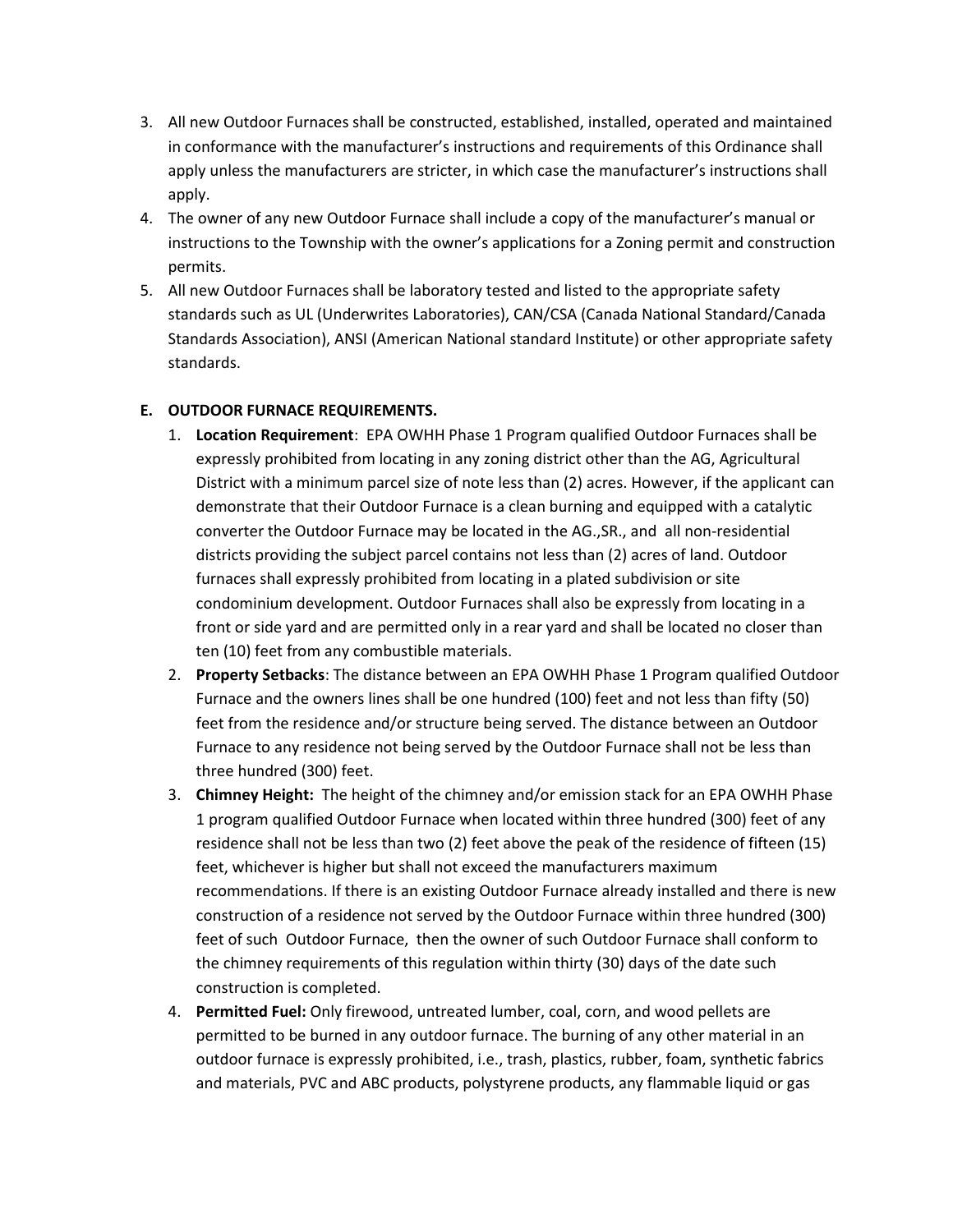material, household garbage, treated wood and/or wood products, composite wood products, plywood, leaves, paper products, cardboard, etc.

- 5. **Spark Arrestors:** All outdoor furnaces shall be equipped with properly functioning spark arrestors.
- 6. **Abandonment/Removal Requirements:** Any Outdoor Furnaces which has reached the end of its useful life or has been abandoned shall be removed. Any Outdoor Furnace shall be considered abandoned when if fails to be operated for one (1) year. Upon a notice issued by the Pinconning Township Zoning Administrator, the Outdoor Furnace owner shall have thirty(30) days to provide sufficient evidence that the system has not been abandoned or the Township shall have the authority to enter the owner's property and remove y=the system at the owners expense.
- 7. **Permit Process and Requirements**: The owner shall obtain the applicable zoning and construction permits (the later pursuant to the Michigan Residential Code: Section 105.2) for applicable building, electrical, mechanical and plumbing permits, which shall be required prior to the installation of an Outdoor Furnace system. The applicable building, electrical, mechanical and plumbing permit applications shall be accompanied by deliverables including the following:
- (a) An approved site survey showing location, dimensions, and types of existing structures on the owner's property including residences within 300 feet from the Outdoor Furance location.
- (b) Outdoor Furnace systems specifications, including manufacture and model, along with a copy of the manufacture's installation and operation manual.

### **F. SUSPENSION OF AN OUTDOOR FURNACE APPROVAL**

A Special Use Approval issued to this Section and Section 1702 may be suspended as a Zoning Administrator may determine to be necessary to protect the public health, safety, and welfare of the residents of Pinconning Township if any of the following conditions occur:

- 1. Malodorous air contaminants from the Outdoor Furnace are detectable outside the property of the person on whose land the Outdoor Furnace is located; and
- 2. Emissions from the Outdoor Furnace interfere with the reasonable enjoyment of life of property; and
- 3. The emissions from the Outdoor Furnace cause damage to vegetation of property; or
- 4. The emissions from the Outdoor Furnace are or may be harmful to human or animal health.

A suspended Special Use Approval may be reinstated once the condition which resulted in the suspension is remedied and reasonable assurances are given that such condition will not recur. Recurrence of a condition which has previously resulted in suspension of a Special Use Approval shall be considered a violation of the Special Use Approval and will result in the permanent suspension of the Special Use Approval and all applicable construction permits, including the removal of the Outdoor Furnace from the owner's land.